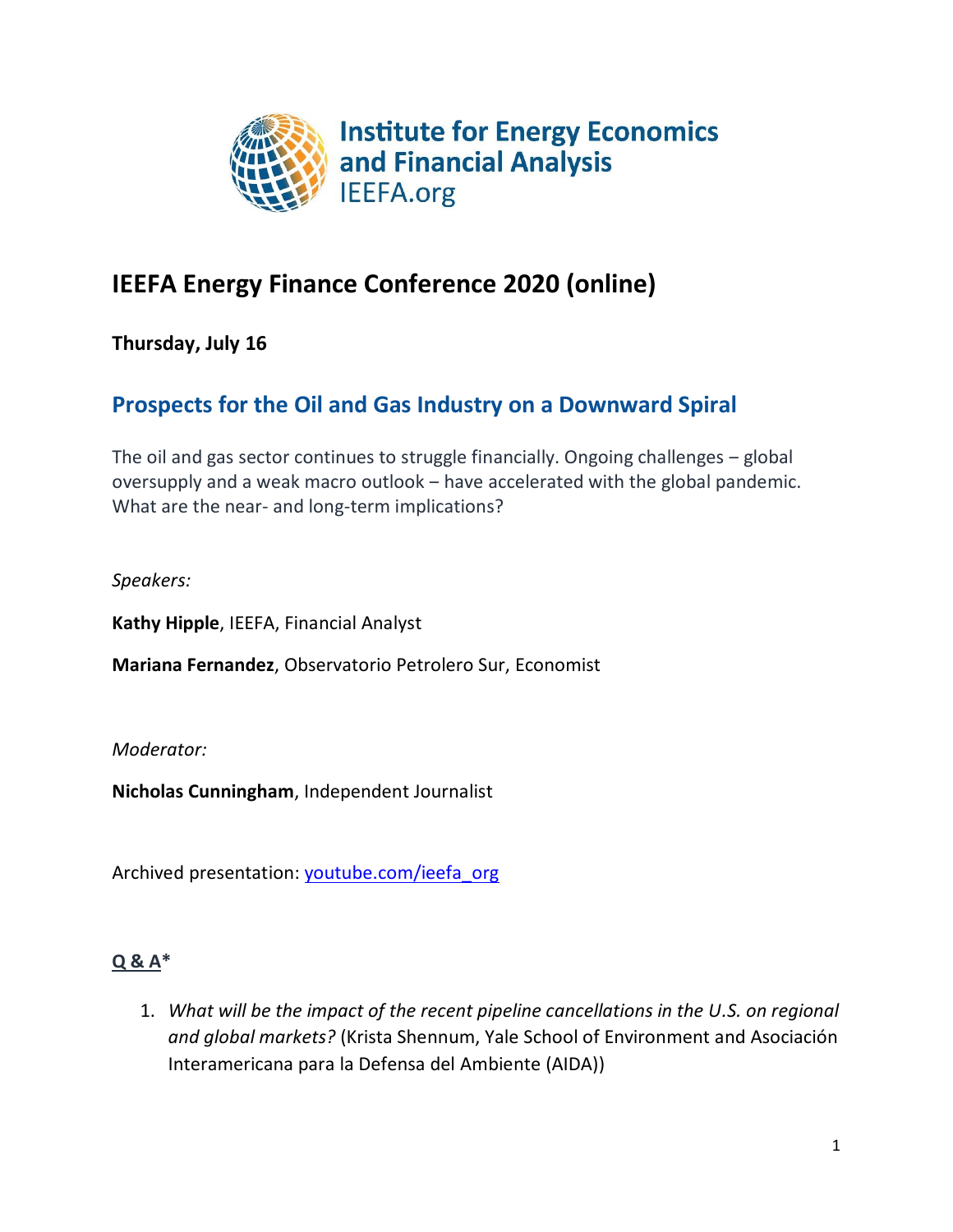The recent pipeline cancellations illustrate the declining demand for fossil gas in the U.S. electricity sector. New pipelines in the U.S. are not economically viable as renewable generation is now cheaper than gas. Utilities are now recognizing this diminished need for new pipelines. Even Mr. Kinder, co-founder of Kinder Morgan, has acknowledged this recently. There is currently a glut of gas in both the U.S. and globally. This is likely to continue. Gas prices in the U.S. are at or near a 25-year low, and global gas prices have plunged. This topic was explored in depth during a session at the 2020 IEEFA Conference, *[Under Pressure: The Impetus for Over-Building Pipelines and How to Stop It](https://youtu.be/Oh4yPMwDSWU)*.

2. *Have you seen private equity investors taking up the slack from the public markets and banks withdrawal from O&G? Which investors are buying the bonds with such poor performance and continual restructuring?* (Bill Weil, Sustainable Finance at Tempest Advisors)

### **Kathy Hipple**

The public markets have largely been closed to O&G companies, particularly exploration & production (E&P) companies. Some private equity funds that can tolerate high risk with potentially no returns have continued to offer financing to these companies – but at high rates of interest. There is an active market for high yield (aka "junk") bonds and even for distressed bonds. Recently, the Federal Reserve made the unprecedented decision to buy corporate bonds, including bonds that were below investment grade. An analysis of the Fed's buying program suggested it was heavily overweight debt issued by oil and gas companies.

3. *Aren't oil companies still hugely profitable? Exxon made billions in profits in 2019 for e.g.* (Mark Brooks, WWF)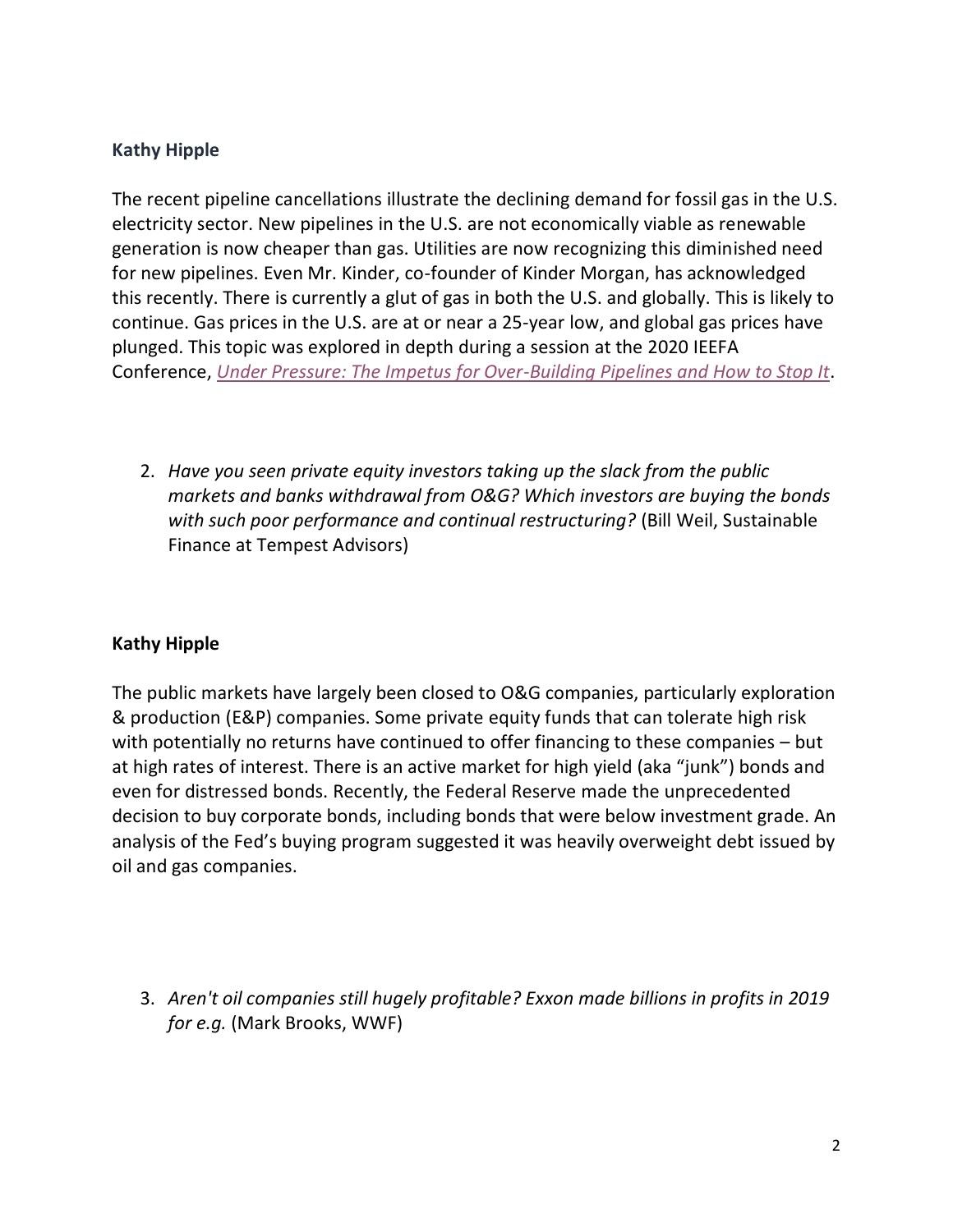Oil companies' profits have either disappeared or declined precipitously. Smaller E&P companies have been cash-flow negative for a decade. Even the larger oil companies, the oil majors -- ExxonMobil, Total, Shell, BP and Chevron – have seen their profits decline. ExxonMobil has recorded two straight quarterly losses, for example. Chevron and BP also lost billions in the second quarter. Shell and Total only avoided losses in the second quarter because of their earnings from trading oil and gas. Cash flow from operations among the five largest oil companies have not been enough to fund shareholder distributions for a decade, including in 2019.

4. *Do you see a growing role in financing oil/gas from non-Bank financial companies (e.g., pension funds, ect.) in emerging markets?* (Heike Mainhardt, urgewald)

**Tim Buckley**, IEEFA Director Energy Finance Studies, Australia/South Asia

Absolutely. The vast majority of new energy demand globally is coming from the developing world, probably close to 100%. Electricity demand in the U.S. and Australia has flatlined for a decade, energy efficiency driving a decoupling of economic growth and energy use. Given this, global capital has to pivot to supplying the energy system of the future for the world, which means OECD capital must flow to the developing markets, but it needs the right financial instruments and the right risk-return metrics.

The Global Green Bonds sector is doing a really good job, but its flows need to double and double again to really drive a global impact. What I think will be the game changer is the flow of OECD capital into emerging markets renewable energy infrastructure projects, supported by government-backed 25-year PPAs, like India is offering on solar today. These are infrastructure projects.

What drives this? OECD bond yields are now down below 1% p.a. Equity markets ROE expectations are still close to 10% p.a. Deploying trillions of dollars of pension capital from the OECD into emerging markets infrastructure (secured by government backed PPAs) can deliver the Norwegian SWF 5% US\$ returns annually, five times the annual return they are currently getting on their US\$300bn US\$ bond portfolio. The search for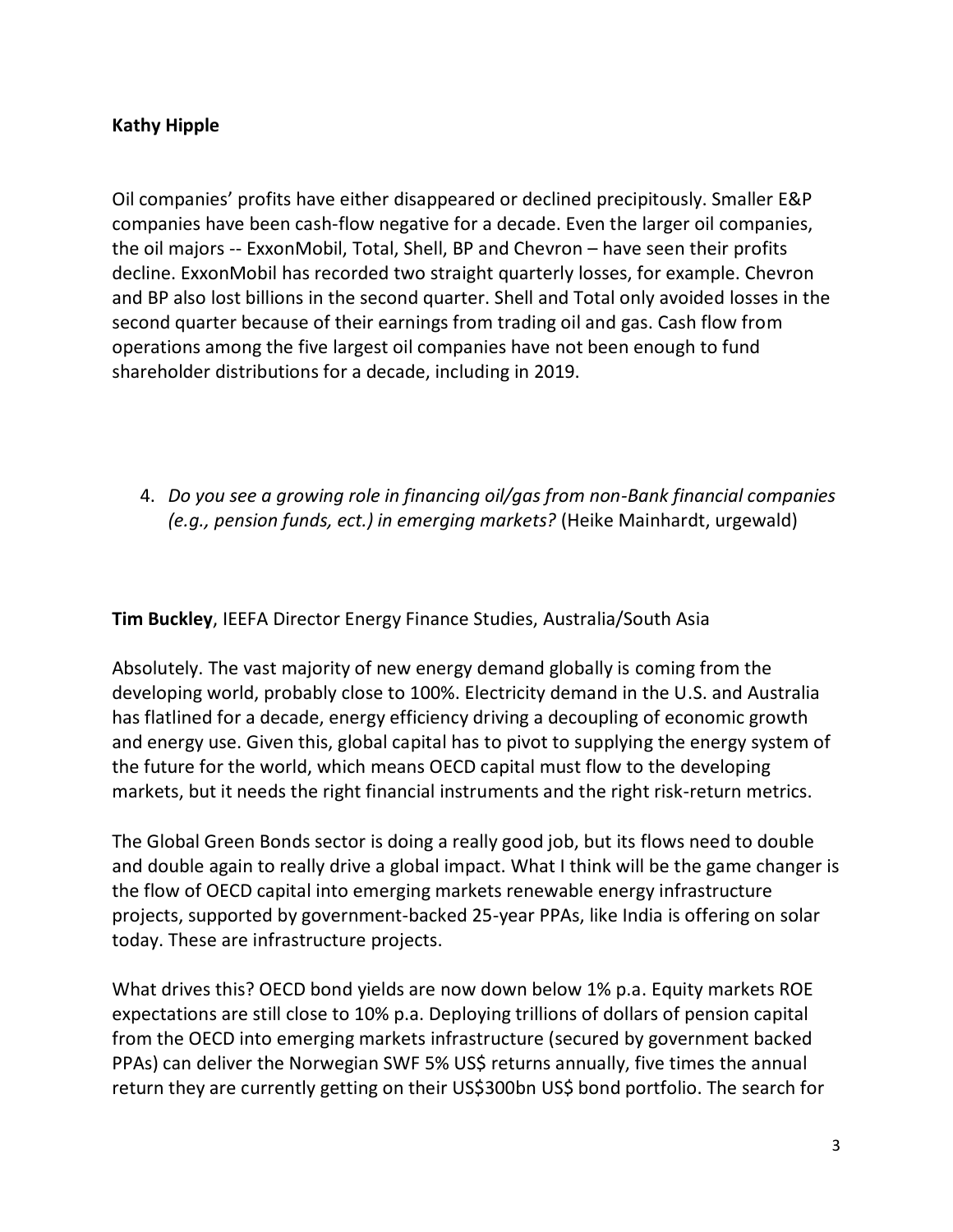acceptable risk-adjusted returns will drive this. A government backed 25-year cashflow annuity is another word for a bond, but it delivers a fivefold uplift in returns. Why would global pensions not follow this return uplift?

5. *Are you aware of any potential long-term impacts that COVID-19 may have on the oil and gas industry? If so, will these impacts exacerbate the "downward spiral" that the industry is currently on?* (Joshua R. Castigliego, Applied Economics Clinic)

### **Kathy Hipple**

Like all things coronavirus-related, it's difficult to say what the long-term implications will be. There does seem to be a new recognition among the industry that the energy transition requires them to reconsider their strategies and recognize that their oil and gas price assumptions were unrealistic. Certainly, the long-term trends in this industry have accelerated in the first half of 2020. The glut in oil and gas in global markets are likely to hang over the industry and will require them to address their failing business models. Some, such as BP, Total and Shell, are moving more quickly than their U.S. counterparts, ExxonMobil and Chevron.

6. *What does this portend for countries in the Global South, particularly in Eastern Africa licensing oil exploration companies, and with the underlying economic strategy to invest in infrastructure such as pipelines and field development?* (Abdirahman Gorod)

### **Tim Buckley**

I'm optimistic that the shareholder wealth destruction of the last decade by the O&G industry will force an accelerating pivot-or-die outcome. Exxon will die, it won't pivot. BP and Total are desperately trying to pivot to stay relevant, and to stay viable. BP just announced it will invest US\$50bn in 50GW of renewable energy this decade. Who needs 50GW of additional renewable energy? Emerging Markets.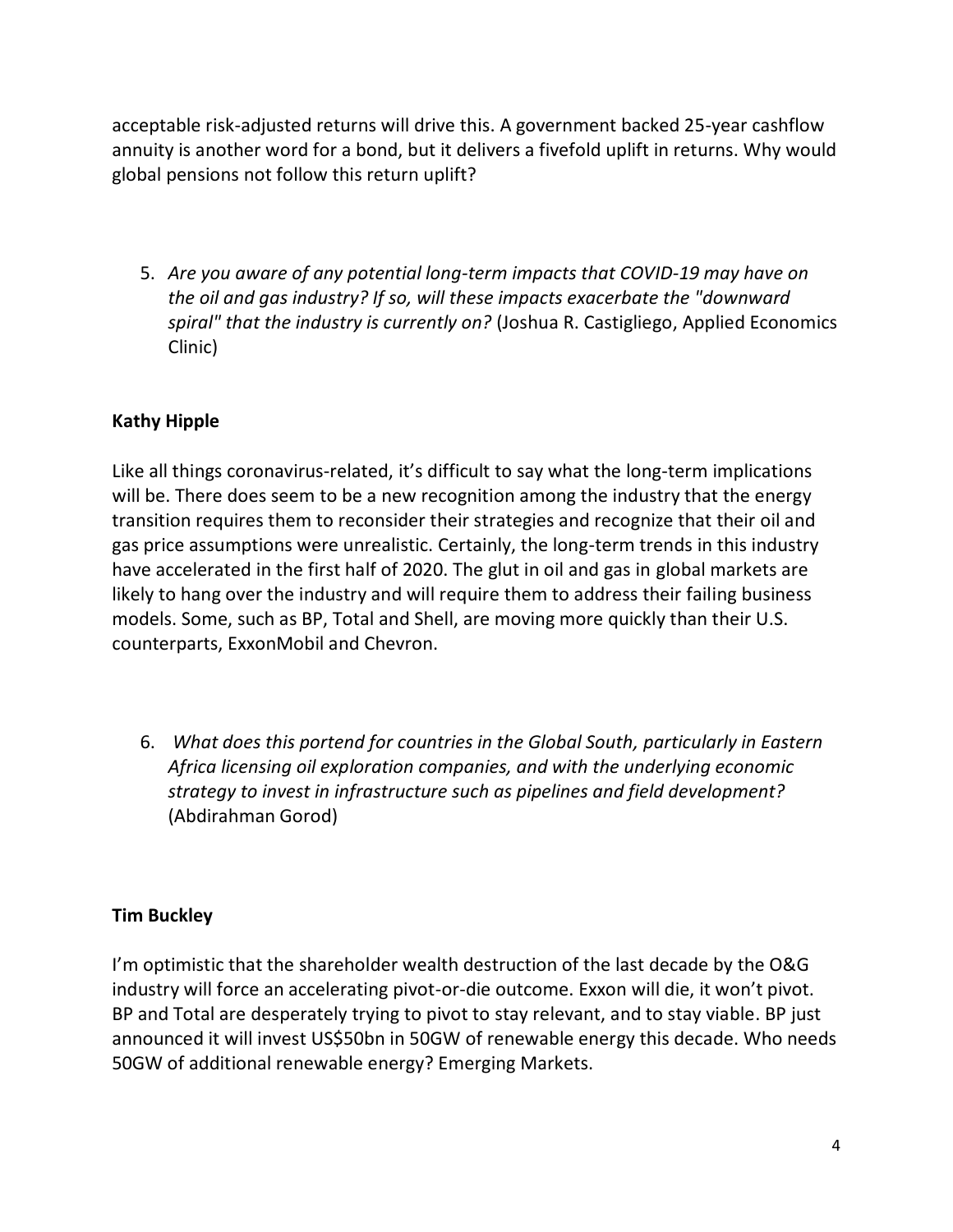So, most of this capital will flow to the Global South. Who is going to take O&G exploration risk now? Add on extreme emerging markets risk and corruption as well, forget it. OECD shareholders have lost money on that model for the last decade, who is dumb enough to keep sinking billions in a high-risk loss-making strategy? The work will pivot to zero carbon, low cost domestic electrification in power and transport (financial markets are telling us this, just look at Ørsted and Tesla's share prices), which will permanently erode demand for oil and gas, which will kick the sector down into a death spiral. I think 2020 is the year global financial markets have realised this. Watch the capital flight accelerate.

7. *What are the implications of the oil/gas financial situation for pension funds and other public funds invested in oil & gas? Kathy - How do the Boards of oil companies justify giving shareholders billions of payments beyond their income? Are there any regulations/laws that should prevent this? It seems to contradict fiduciary responsibility.* (Andy McDonald)

### **Kathy Hipple**

IEEFA has long suggested pension funds should not own oil and gas stocks as their financial performance has been poor for a decade, in last place in the S&P 500 between 2010 and 2019, including last place in 2018 and 2019. These stocks are high risk and low return, and not suitable for pension funds with a long-term investment horizon. Day traders and other short-term trading-focused funds may have opportunities to trade this sector, which has become increasingly risky and volatile. But pension funds should divest from the sector.

There are no laws or regulations that prevent oil companies from paying shareholders more than their cash flows. The boards of oil companies should be looking carefully at the financials of these companies to determine if continued shareholder distributions are wise. Both Shell and BP have recently cut their dividends.

8. *Kathy, have you or are you going to release this data on the 5 [oil] majors?* (Tzeporah Berman, Stand.Earth)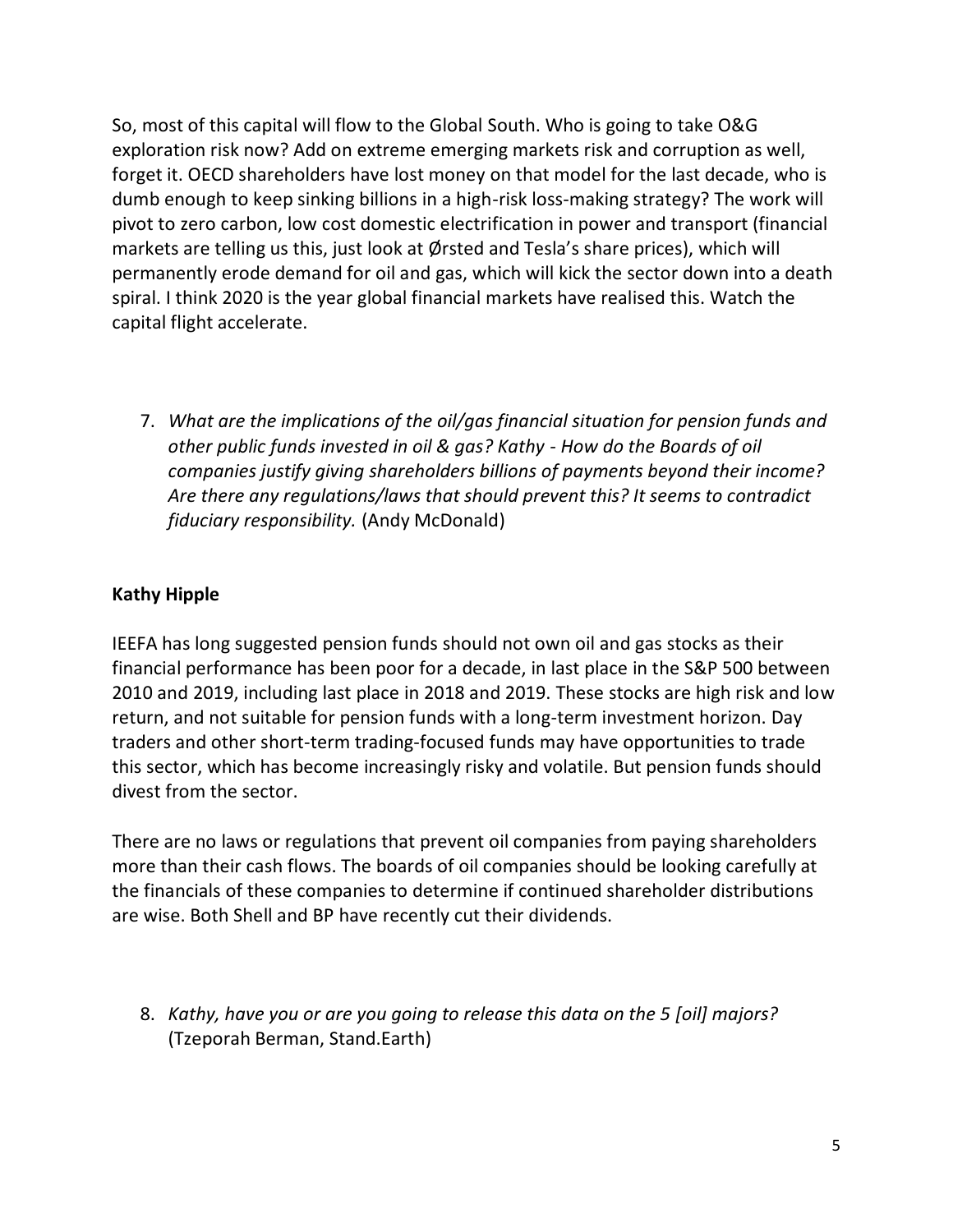The data on the five oil majors are contained in two reports we've released: [https://ieefa.org/wp-content/uploads/2020/01/Living-Beyond-Their-Means-Five-Oil-](https://ieefa.org/wp-content/uploads/2020/01/Living-Beyond-Their-Means-Five-Oil-Majors-Cannot-Cover-Dividends_January-2020.pdf)[Majors-Cannot-Cover-Dividends\\_January-2020.pdf](https://ieefa.org/wp-content/uploads/2020/01/Living-Beyond-Their-Means-Five-Oil-Majors-Cannot-Cover-Dividends_January-2020.pdf)

and

[https://ieefa.org/wp-content/uploads/2020/04/Oil-Majors-Beyond-Their-Means\\_April-](https://ieefa.org/wp-content/uploads/2020/04/Oil-Majors-Beyond-Their-Means_April-2020.pdf)[2020.pdf](https://ieefa.org/wp-content/uploads/2020/04/Oil-Majors-Beyond-Their-Means_April-2020.pdf)

We are working on an additional report, based on the second quarter 2020 results.

9. *Is there a feedback on the horizon? if producers start dropping out, wouldn't prices increase leading some producers to come back online?* (Tyler Comings, Applied Economics Clinic)

### **Kathy Hipple**

In a general sense, yes. But there is evidence that the industry is getting smaller. Large oil and gas majors, for example, have seen their revenues halve. Their assets and market caps have halved. Smaller subsets of the oil and gas industry, the E&Ps (exploration and production), or frackers, for example, have seen their market caps decline even more dramatically over the past five years. While some producers may come back online, the global glut of oil and gas will continue. The demand forecasts continue to be revised downward. Some industry analysts suggest that demand for oil and gas will not return to 2019 levels for many years – if ever.

10. *Aren't gas companies finding and pushing new markets in petrochemicals?* (Maya Golden-Krasner, Climate Law Institute at the Center for Biological Diversity)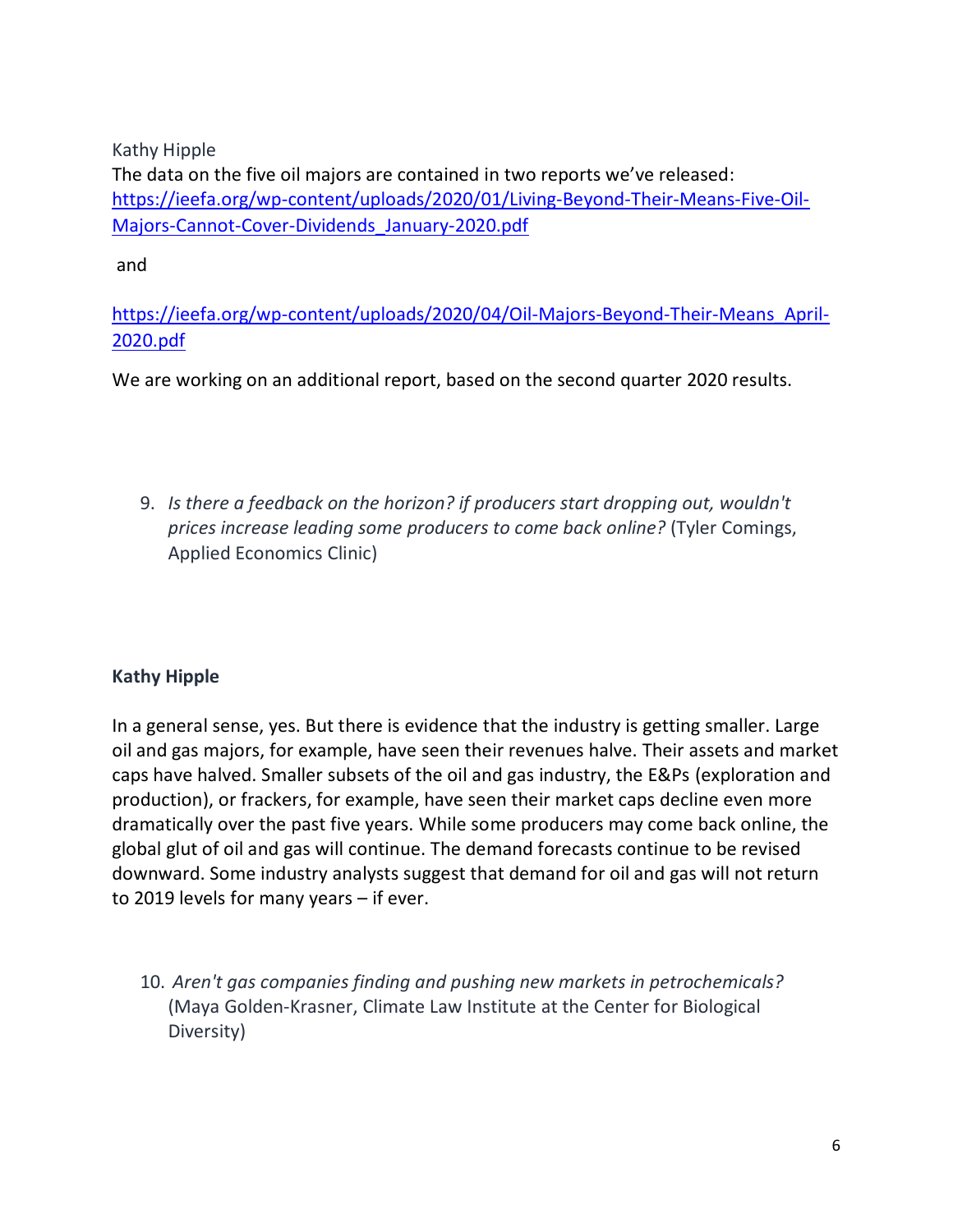Oil and gas companies are indeed pushing new markets in petrochemicals. We believe this is unlikely to rescue the financials of the industry. This topic was covered in depth during the conference session: [Petrochemicals: The Final Frontier for Fossil Fuel Survival?](https://youtu.be/O0bIKkNxRIk)

IEEFA has also released a report on the Shell petrochemical complex currently under construction in Pennsylvania that highlights many of the risks facing this industry. [https://ieefa.org/wp-content/uploads/2020/06/Financial-Risks\\_Weak-Outlook\\_Shell-](https://ieefa.org/wp-content/uploads/2020/06/Financial-Risks_Weak-Outlook_Shell-PA-Petrochemical-Complex_June-2020.pdf)[PA-Petrochemical-Complex\\_June-2020.pdf](https://ieefa.org/wp-content/uploads/2020/06/Financial-Risks_Weak-Outlook_Shell-PA-Petrochemical-Complex_June-2020.pdf)

### **Mariana Fernandez**

Dow Chemical is involved in Vaca Muerta [shale formation in Patagonia]. They have been participating in a joint venture with Argentina's YPF to develop an area called "El Orejano" (*The Ear*) since 2013. Their main goal seems to be to guarantee the gas supply for their petrochemical plant located in Bahía Blanca. However, their plans to increase the capacity of the petrochemical plant have been postponed due to the level of oversupply worldwide, and their priority has been to invest in the USA.

11. *Has anyone analyzed the write-downs by basin?* (Pamela Eaton, Green West Strategies)

### **Kathy Hipple**

I do not know. My guess is that IHS Markit or Wood Mackenzie has this data available.

12. *How do government bailouts affect the short- and mid-term forecasts for fossil fuel companies?* (Dr. Robert Cook, Zegar Family Foundation)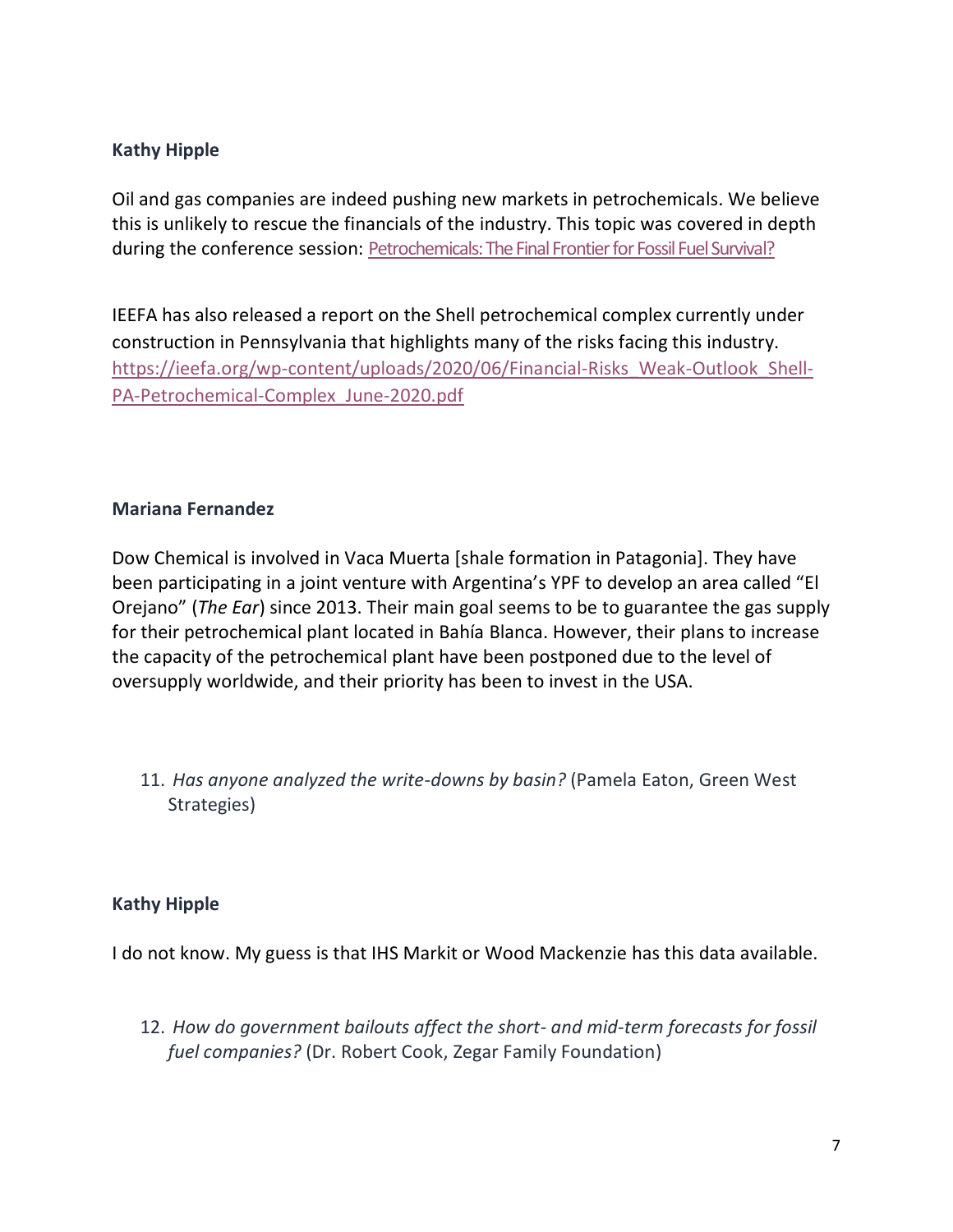The government's support of the fossil fuel industry has absolutely favored the oil and gas sector, but it's hard to tell whether these bailouts have changed the short- and midterm forecasts for the fossil fuel companies. The larger, macro-economic forces appear to be too strong, with numerous E&Ps and oilfield services filing for bankruptcies, and oil majors taking massive write-downs and recording record losses.

13. *What is the proposed Bcf/ per day [billion cubic feet/day] of Vaca Muerta LNG and the MtCo2 [metric tons of carbon dioxide equivalent] potential per year?* (Tzeporah Berman, Stand.Earth)

#### **Mariana Fernandez**

The export opportunities for massive exports are not clear now due to the crisis. However, the latest official report on "Energy Scenarios 2030" (December 2019) mentions the installation of two LNG plants (in 2024 and 2026), with capacities of 10 and 20 MMm3/d (2.5 and 5 MTPA) respectively, that would allow exports of up to 30 MMm3/d (1060 BCF/d).

Regarding emissions, there are no official projections for Vaca Muerta. They usually consider the energy system or the extraction of O&G as a whole, without distinguishing Vaca Muerta. There is a report from Oil Change [International] that, based on the estimates of Rystad and those of the U.S. Energy Information Agency, says that Vaca Muerta will have generated in 2050 3.4 GtCO2 (Rystad) and 18.4 GtCO2 (EIA).

### 14.*Have the generous stimulus payments to Big Oil affected their financial outlook?*  (Sandy Emerson, Fossil Free California)

### **Kathy Hipple**

It is hard to say whether the generous stimulus payments have affected the financial outlook of the oil majors (assuming that's what you mean by Big Oil). Given their failing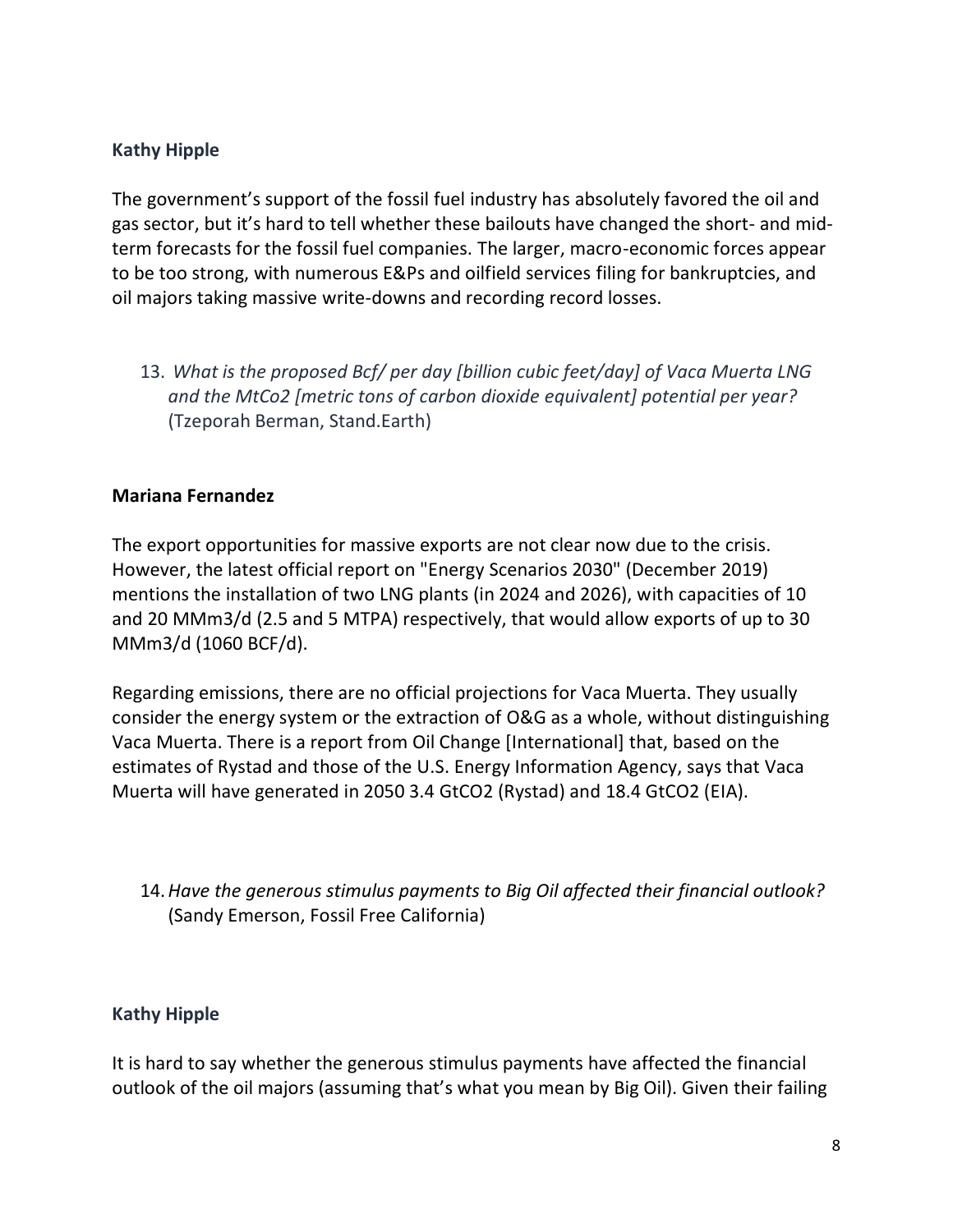business model and the disastrous second quarter most of them have had, the macro forces facing their industry seem – at least for the moment – to be greater factors than stimulus payments. With oil and gas prices down sharply, a global glut, and demand forecasts dropping sharply, government stimulus will not likely be enough to rescue this industry, which faces existential risk from cheaper alternatives, such as renewable energy and electric vehicles.

15. *Are the cuts to capex affecting the (admittedly meager) investments in renewables? Does all this restructuring just mean a consolidation? Or will it weaken the majors enough to not be able to absorb the smaller companies?* (Vanessa Warheit, Fossil Free California)

### **Kathy Hipple**

Oil majors' investments have been, as your question suggests, meager so far. However, the European majors, led by Total, have increased capex directed toward new energy modestly in the past few years. Most significantly, BP recently announced it would reduce its overall capex but would maintain its investment levels in renewables/new energy. During its second quarter earnings call, BP expanded on its plans to increase its investment in new energy initiatives, and set specific, near-term benchmarks to reduce its production of oil and gas, with its chair noting: "But, and this is our third judgment, over the longer term, the demand for both oil and gas will be increasingly challenged. Finally, our fourth judgment is that BP, alongside many others, can make a contribution to the energy transition the world wants and needs and create value in doing so."

The U.S. oil majors, ExxonMobil and Chevron, have committed minimal investments toward renewable energy.

IEEFA published an excellent report on Shell and Total's investments in new energy initiatives: [Oil Supermajors' Trajectory Towards Renewables Needs to Scale](https://ieefa.org/wp-content/uploads/2020/07/Supermajors-Trajectory-Towards-Renewables-Needs-to-Scale-and-Speed-Up_July-2020.pdf) Up and Speed Up.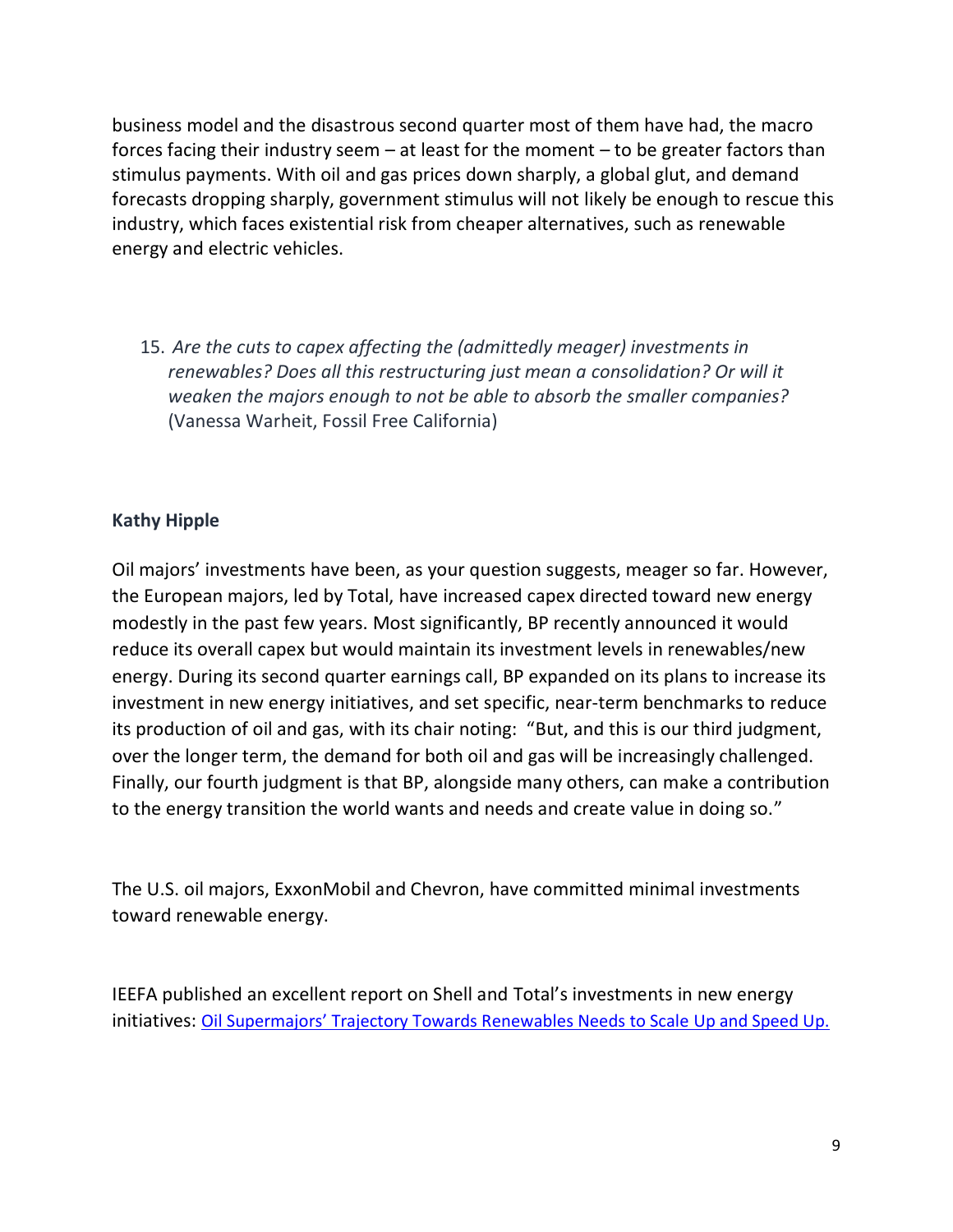The massive restructuring of the industry may lead to consolidation, but the industry is struggling and has less cash and higher debt levels that will make acquisitions difficult. For example, when Chevron recently opted to buy Noble Energy, it funded its purchase with stock, rather than issuing debt or paying with cash. Many oil majors are, in fact, dependent on selling their own assets

Most oil majors have indicated that their plans include divestitures of their assets. But there are few buyers in this environment and the sales that occur are often described as "fire sales."

16. *How much can brown bailout in countries like the U.S. provide a lifeline to oil and gas companies? Is it just delaying the unavoidable or giving those players new license?* (Liane Schalatek, Heinrich Böll Foundation.

### **Kathy Hipple**

In my view, any government aid for the industry will not be sufficient to provide a lifeline to oil and gas companies. The headwinds facing the industry are far too strong.

17. *Are mainstream market analysts (and accountants/auditors) mostly still telling an over-optimistic story on the prospects for oil and gas? If so, why? - Conflicts of interest, biases, or…?* (Alex Wilks, The Sunrise Project)

### **Kathy Hipple**

Many mainstream market analysts have begun to recognize that investments in oil and gas companies has become increasingly risky. Many finance professionals are older and likely recall times when the energy sector was dominant, offering investors opportunities for both capital gains and dividends. They are not forward-looking. If they analyze the performance of the fossil energy sector since 2010, they could not make a compelling financial case for remaining invested in the sector. If they analyzed the future prospects of this sector, they would not be bullish. So, to answer your question, it is difficult to see why some are still telling an overly optimistic story on the sector.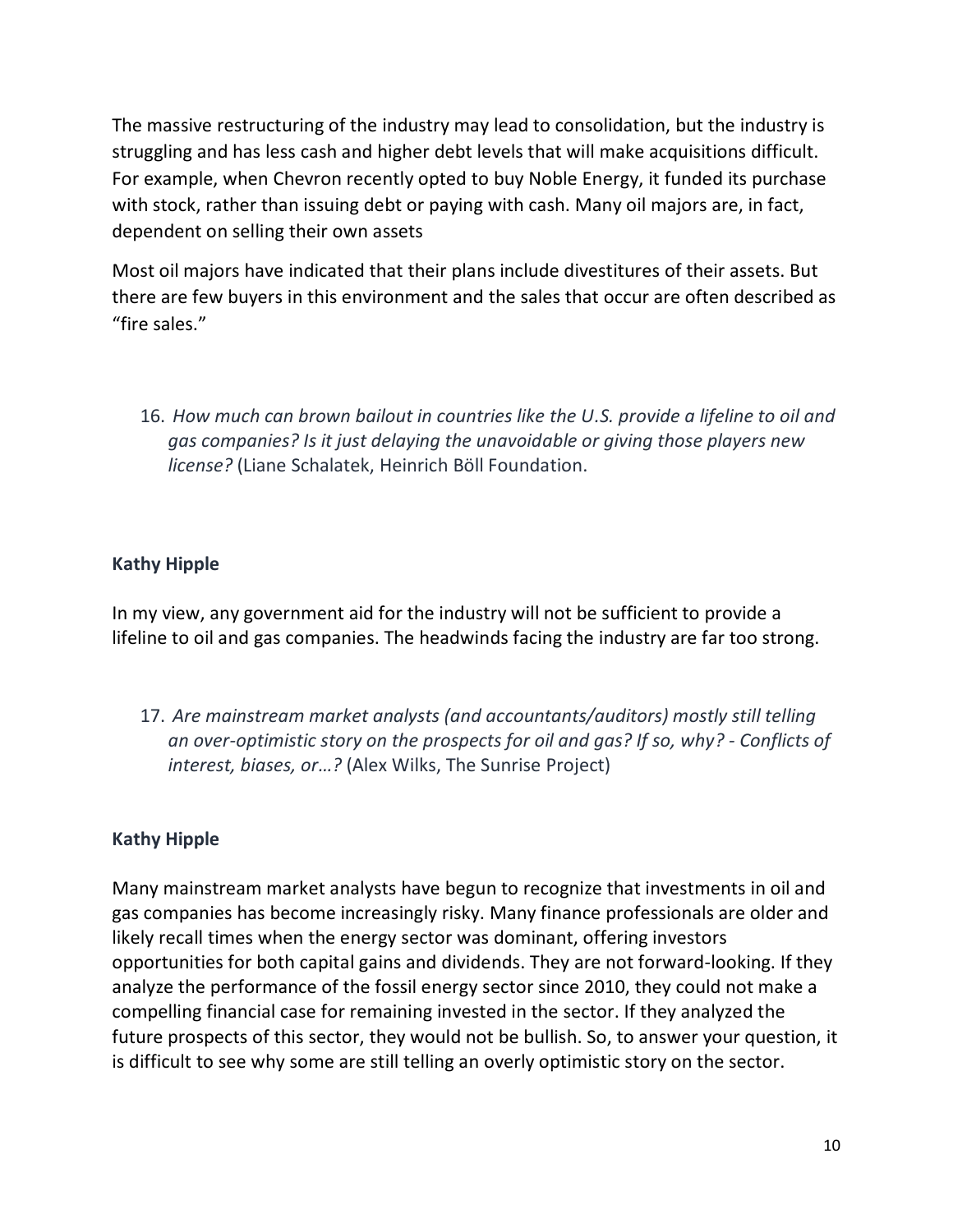18. *Does the financial analysis of Vaca Muerta include health and environmental impact costs borne by communities in Argentina?* (Vanessa Warheit, Fossil Free California)

#### **Mariana Fernandez**

No, the results I presented do not include socio-environmental impacts. Of course, we consider them when we analyze Vaca Muerta, but we focus on the standard-economic approach [when] discussing it using the same financial/economic terms that the government uses to promote the megaproject. In fact, we want to show that there are no certainties about the economic viability of this kind of project, even within an economic system that does not internalize their socio-environmental impacts.

19. *How do you see Vaca Muerta's future prospects? Will the crisis make it 'muerta'?* (Heffa Schuecking, urgewald)

### **Mariana Fernandez**

Without a doubt, the global O&G situation, accelerated by COVID-19, is a very hard blow for Vaca Muerta. Gas exploitation has already slowed down since the beginning of 2019. The Argentine government plans to sustain the project to extract energy for domestic consumption, through some benefits and with local companies, while waiting for the global market to recover.

20. *What is the break-even production cost for oil and natural gas in Argentina? Do they think it could be near the prices in the USA?* (Albert Lin, Pearl Street Station Finance Lab)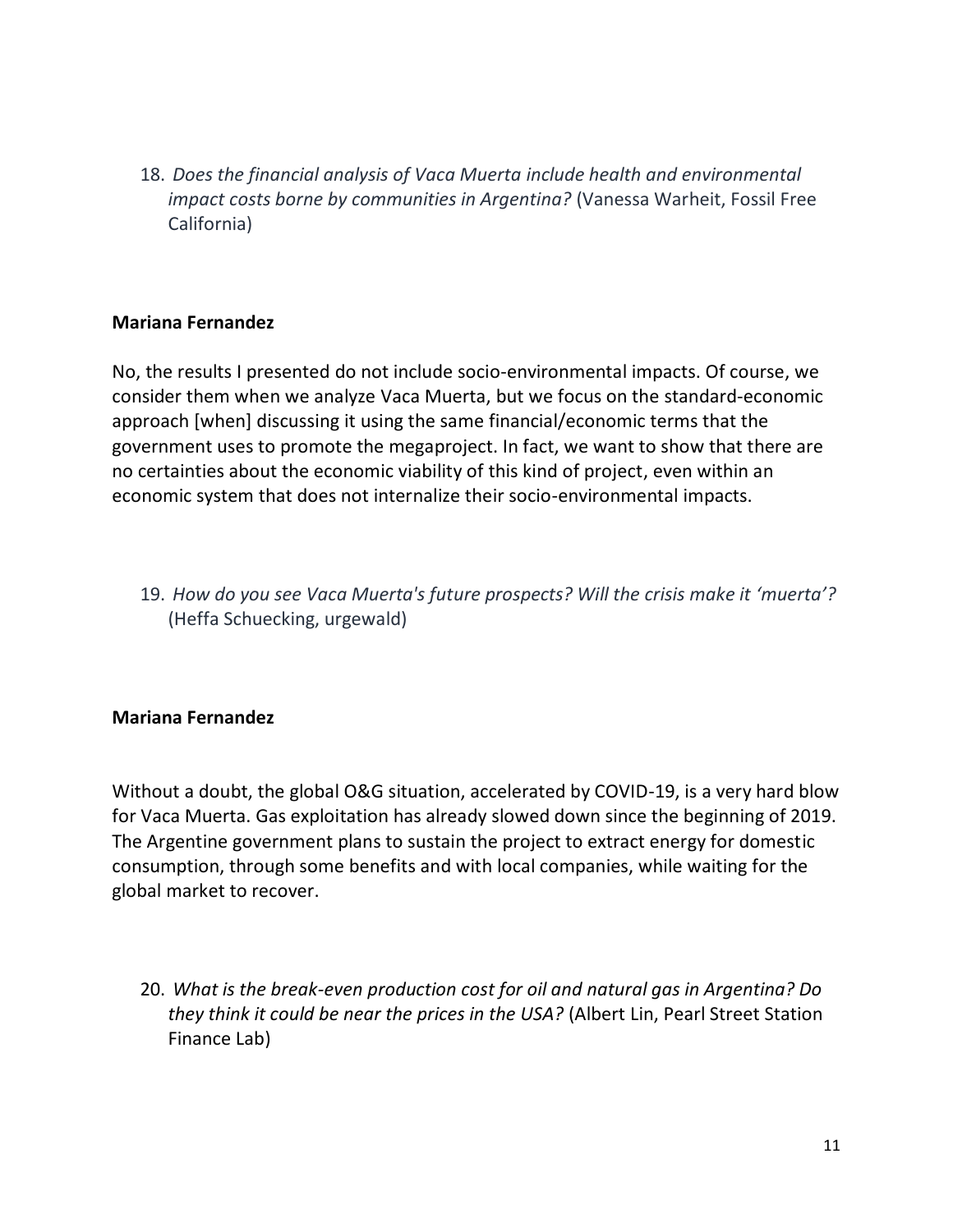#### **Mariana Fernandez**

There is not much information in this regard. There are different basins and the values that the companies indicate vary according to where they report them. In May, the government set the internal price of a barrel at US\$ 45 p/b, mainly to benefit the oil provinces, which are currently in crisis, obtaining 12% of the total hydrocarbons sold. Different analysts  $-$  close to the current administration  $-$  say that barrel cost ranges between US\$20-\$26. The lack of infrastructure, extraction levels, distances and geopolitical location make it difficult for Argentine production to compete with that of the main world producers.

21. *Beyond E&P companies, how do you see the current situation and the future for midstream companies, in particular transport and export infrastructures companies relying on shale?* (Lorette Philippot, Friends of the Earth, France)

### **Kathy Hipple**

The midstream sector and export infrastructure are likely to pull back, given the recent demand forecasts and production cuts among the shale producers. The growing opposition in the U.S. to pipelines was discussed extensively during the IEEFA conference session: [Under Pressure: The Impetus for Over-Building Pipelines and How](https://youtu.be/Oh4yPMwDSWU)  [to Stop It.](https://youtu.be/Oh4yPMwDSWU)

#### **Mariana Fernandez**

In Argentina, the situation is a total paralysis of infrastructure projects linked to shale that require large investments. We think that the main reason is that these projects are only profitable if Vaca Muerta achieves a sustained export of O&G, which does not seem to be a real option in the near future. In fact, last week the government canceled the tender for the main gas pipeline that would connect Vaca Muerta with the gas separation plant and the port.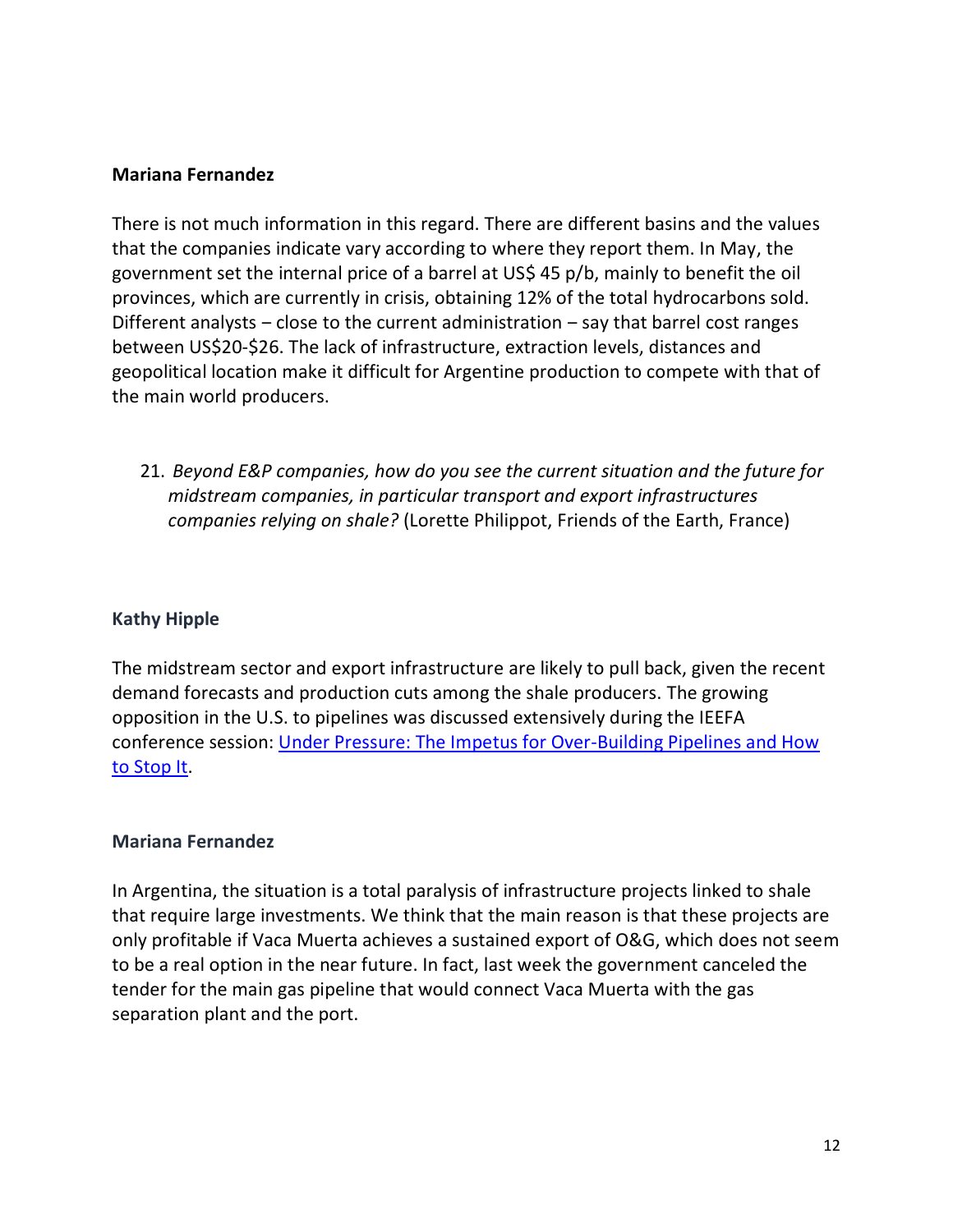22.*Do you see a difference in either oil or gas in your analysis? We've seen gas in the last few years viewed as a waste product and flared in oil drilling but now it's looking like gas may be rising in value?* (Jill Morrison, Powder River Basin Research Council)

### **Kathy Hipple**

Both the global oil *and* gas markets are over-supplied. You're correct that there is a narrative about potential rising gas prices. The logic is that the reduction of associated gas from the Permian [Basin] will drop along with oil production, and this will lead inexorably to a rise in gas prices. However, gas prices were recently at a 25-year low. LNG prices have also plunged. The global demand scenario suggests the gas glut remains. It will be useful to keep an eye on global gas prices.

23. *This industry has expanded without economic justification. Is there an economic remedy -- or are we seeing a political problem to be solved?* (Steven Carbó, Carbó Strategic Consulting)

### **Kathy Hipple**

There is an economic remedy. Market forces are at play. We're seeing this play out in sector's performance as last-place financial results in the S&P 500 for the past decade, including 2018, 2019, and the first half of 2020. The sector now represents less than 3% of the broader market. The public markets are signaling that this sector has weaker growth prospects than every other sector. Public debt financing of the riskier credits in the sector, which includes most companies in the sector, has almost collapsed. So, the oil and gas companies' ability to access low-cost capital has diminished.

24. Can you talk about Asset Retirement Obligations (ARO), and how bankruptcy proceedings will impact the ability to clean up the mess? Mariana, does Argentina have an ARO issue? Mariana, what kind of renewable resources does Argentina have? Is there a comparable investment option for solar/wind/geothermal infrastructure instead of sinking money into Vaca Muerta? Is there a way to quantify keeping the carbon under Vaca Muerta in the ground, that would help to write off the debt? I.e. "pay us to NOT drill"? (Vanessa Warheit, Fossil Free California)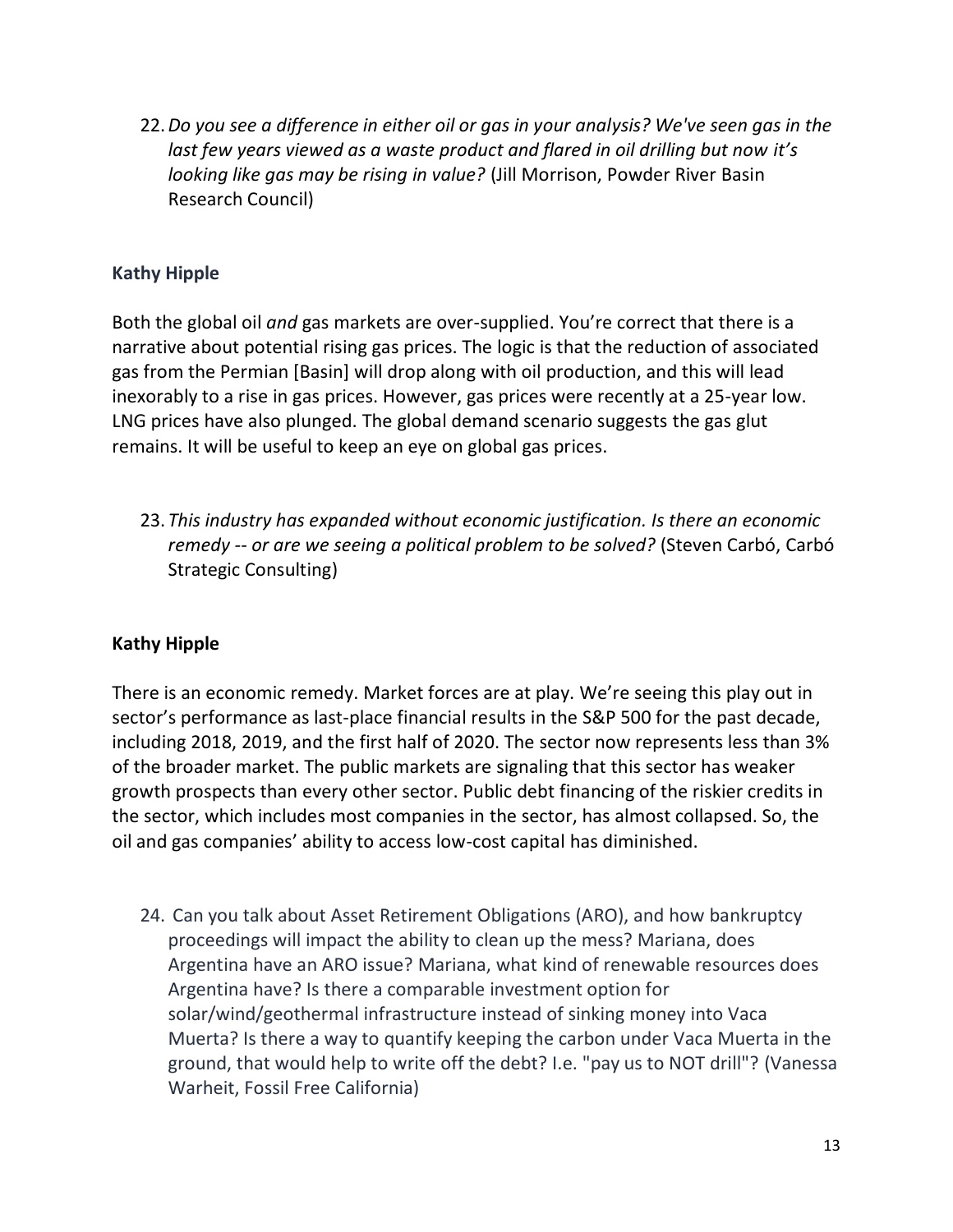Kathy Hipple: I defer to my colleague **Clark Willliams-Derry** (energy finance analyst, IEEFA):

For those who don't know, asset retirement obligations, or AROs, are **legal obligations to clean up** ‒ i.e., properly plug old wells, remediate soils, decommission pipelines and storage tanks, dismantle off-shore oil platforms, etc.

IEEFA wrote a primer on AROs in bankruptcy, [which is here.](https://ieefa.org/ieefa-primer-cleanup-costs-supersede-most-other-liabilities-in-oil-and-gas-bankruptcies/) But I'll summarize below.

In theory, **AROs survive bankruptcy**. Unlike financial obligations, like debts, AROs don't get wiped out in bankruptcy. So, if a new company arises from the ashes of a bankruptcy funeral pyre, that company has to take on those cleanup obligations. Or if there's a bankruptcy fire sale and assets are sold off, the new owners must take on the cleanup obligations.

But there are wrinkles! For example, in a particularly bad bankruptcy, it's possible that *nobody* will want to buy old wells that have huge cleanup costs attached, and there may be no money left in the bankruptcy estate to pay for cleanup. In that case, oil and gas wells can be "abandoned" in bankruptcy. Bankruptcy judges have some authority to sort this out, but it's possible that a bad bankruptcy would leave "orphan" wells -- oil and gas wells with no legal owner.

In some places, such as California, it may be possible to pin those costs on a previous owner, as long as one can be found. But if there's no previous owner, these wells can become orphans, and it's up to the state to figure out how and whether to clean them up.

For the current wave of big, high-profile bankruptcies, I don't expect to see a huge number of orphans. Orphans are more likely to happen in the smaller bankruptcies - the companies with a relative handful of wells, and that aren't publicly traded. However, what we've seen in the coal industry is that old coal mines change hands multiple times, through the course of multiple bankruptcies, until the final owner